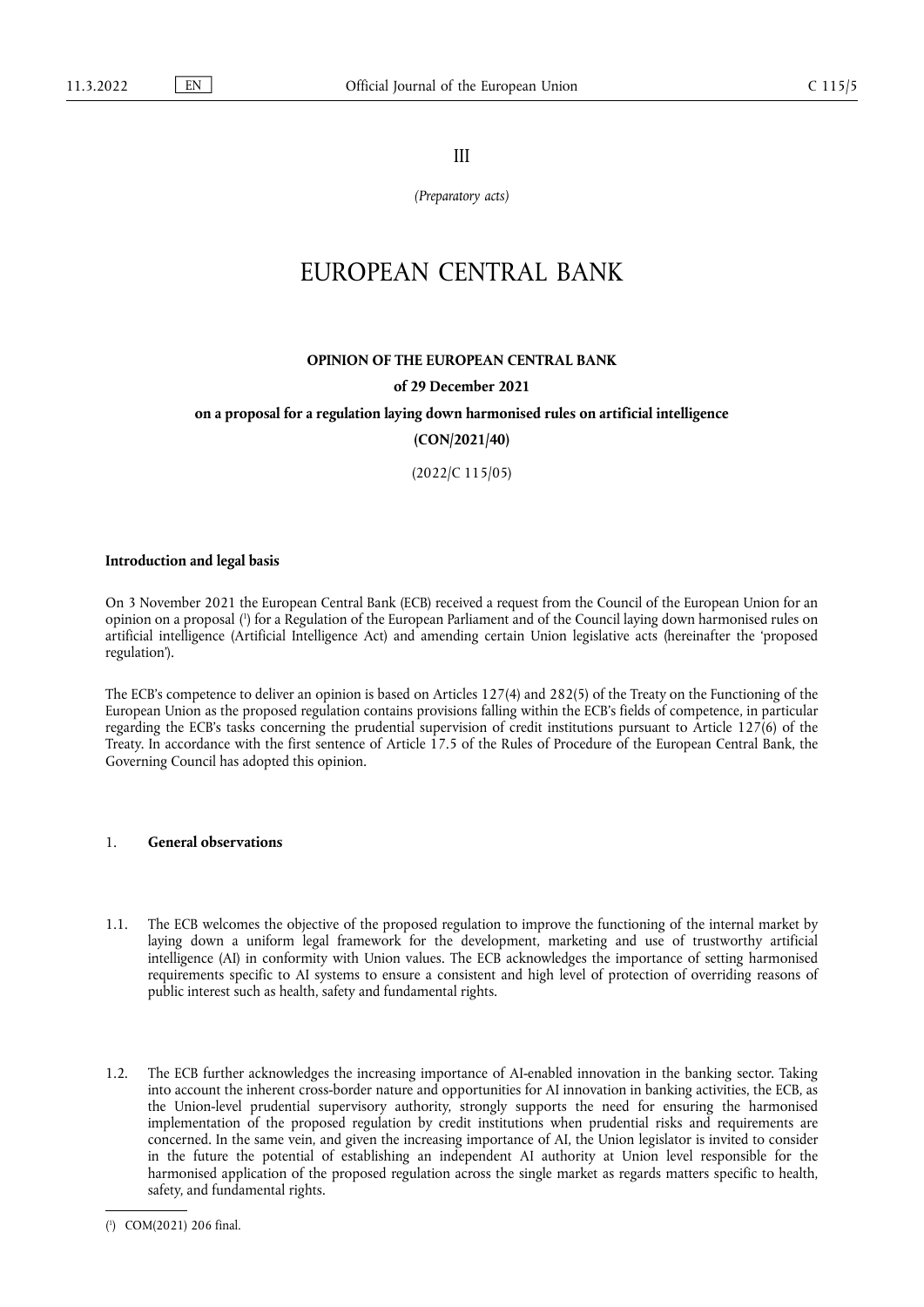- <span id="page-1-10"></span><span id="page-1-9"></span>1.3. Concerning high-risk AI systems provided or used by credit institutions, the ECB understands that the proposed regulation integrates certain obligations into the procedures set out in Directive 2013/36/EU of the European Parliament and of the Council [\(](#page-1-0) 2 ) (hereinafter the 'CRD'). In particular, the proposed regulation aims to enhance consistency with the CRD by integrating some of the providers' and users' risk management and governance obligations into the internal governance system of credit institutions [\(](#page-1-1) 3 ). Because of the novelty and complexity of AI, and the high-level standards of the proposed regulation, further guidance is necessary to clarify supervisory expectations with regard to the obligations in relation to internal governance.
- <span id="page-1-11"></span>1.4. The ECB welcomes the proposed regulation's intention to avoid overlaps with the existing legislative framework by subsuming some of its provisions into the relevant provisions of the CRD ( 4 [\).](#page-1-2) In this respect the ECB welcomes that the obligation of credit institution providers of high-risk AI systems to put a quality management system in place and the obligation of credit institution users of high-risk AI systems to monitor the system's operation shall be deemed to be fulfilled by complying with the rules on internal governance arrangements, processes and mechanisms set out in the relevant provisions of the CRD [\(](#page-1-3) 5 ).
- <span id="page-1-14"></span><span id="page-1-13"></span><span id="page-1-12"></span>1.5. The ECB emphasises that the proposed regulation should be without prejudice to the more specific or stringent prudential obligations of credit institutions set out in sectoral regulation and supplemented by supervisory guidance. For instance, the internal governance obligations of credit institution users of AI systems under the CRD [\(](#page-1-4) 6 ) extend to the effective control of outsourcing arrangements, including the identification, assessment and mitigation of all associated risks, as further informed by the EBA Guidelines on outsourcing arrangements [\(](#page-1-5) 7 ). While the proposed regulation allocates different obligations to providers and users of high-risk AI systems, the EBA Guidelines on outsourcing arrangements make no such distinction in the context of outsourcing between third-party providers of technological solutions and credit institutions. In this respect, outsourcing does not lower the credit institutions' obligation to comply with regulatory requirements, and the prudential supervisor remains competent to supervise the prudential risks posed by outsourced functions. Against this background, the ECB would welcome further clarifications regarding the applicable requirements and competent authorities with regard to outsourcing by credit institution users of high-risk AI systems.
- 1.6. The ECB's role under the proposed regulation should be clarified, in particular concerning: (1) the ECB's prudential supervisory competences generally, and in relation to market surveillance and conformity assessment; and (2) the application of the proposed regulation to the performance of the ECB's tasks under the Treaty.
- 1.7. The ECB remains committed to a technology-neutral approach in the prudential supervision of credit institutions. Its role is to ensure the safety and soundness of credit institutions, maintaining a high standard of prudential supervision irrespective of the application of any particular technological solution. The ECB aims to maintain a level playing field for the prudential supervision of credit institutions, following the guiding principle of 'same activity, same risks, same supervision' (8[\).](#page-1-6)

## <span id="page-1-15"></span>2. **The ECB's role under the proposed regulation**

- 2.1. *Clarification of the ECB's prudential supervisory competences in relation to market surveillance*
- <span id="page-1-17"></span><span id="page-1-16"></span>2.1.1. The proposed regulation provides that Regulation (EU) 2019/1020 of the European Parliament and of the Council [\(](#page-1-7) $\degree$ ) applies to AI systems covered by the proposed regulation ( $\degree$ ), and that any reference to a product under Regulation (EU) 2019/1020 is to be understood as including all AI systems falling within the scope of the proposed

<span id="page-1-0"></span>[<sup>\(</sup>](#page-1-9) 2 ) Directive 2013/36/EU of the European Parliament and of the Council of 26 June 2013 on access to the activity of credit institutions and the prudential supervision of credit institutions and investment firms, amending Directive 2002/87/EC and repealing Directives 2006/48/EC and 2006/49/EC (OJ L 176, 27.6.2013, p. 338).

<span id="page-1-1"></span>[<sup>\(</sup>](#page-1-10) 3 ) See Articles 9(9), 18(2), 20(2) and 29(5) of the proposed regulation and Article 74 of the CRD.

<span id="page-1-2"></span>[<sup>\(</sup>](#page-1-11) 4 ) See Article 74 of the CRD.

<span id="page-1-3"></span>[<sup>\(</sup>](#page-1-12) 5 See Articles 17(3) and 29(4) of the proposed regulation.

<span id="page-1-4"></span>[<sup>\(</sup>](#page-1-13) 6 ) See Article 74 of the CRD.

<span id="page-1-5"></span>[<sup>\(</sup>](#page-1-14) 7 ) See EBA Guidelines on Outsourcing Arrangements [\(https://www.eba.europa.eu/regulation-and-policy/internal-governance/guidelines](https://www.eba.europa.eu/regulation-and-policy/internal-governance/guidelines-on-outsourcing-arrangements)[on-outsourcing-arrangements\)](https://www.eba.europa.eu/regulation-and-policy/internal-governance/guidelines-on-outsourcing-arrangements).

<span id="page-1-6"></span><sup>(</sup> 8 [\)](#page-1-15) See Andrea Enria, Chair of the Supervisory Board of the ECB, 'A binary future? How digitalisation might change banking', De Nederlandsche Bank, Amsterdam, 11 March 2019, available on the ECB's Banking Supervision website at [www.bankingsupervision.](www.bankingsupervision.europa.eu) [europa.eu](www.bankingsupervision.europa.eu).

<span id="page-1-7"></span>[<sup>\(</sup>](#page-1-16) 9 ) Regulation (EU) 2019/1020 of the European Parliament and of the Council of 20 June 2019 on market surveillance and compliance of products and amending Directive 2004/42/EC and Regulations (EC) No 765/2008 and (EU) No 305/2011 (OJ L 169, 25.6.2019, p. 1).

<span id="page-1-8"></span><sup>(</sup> [10\)](#page-1-16) See Article 63(1) of the proposed regulation.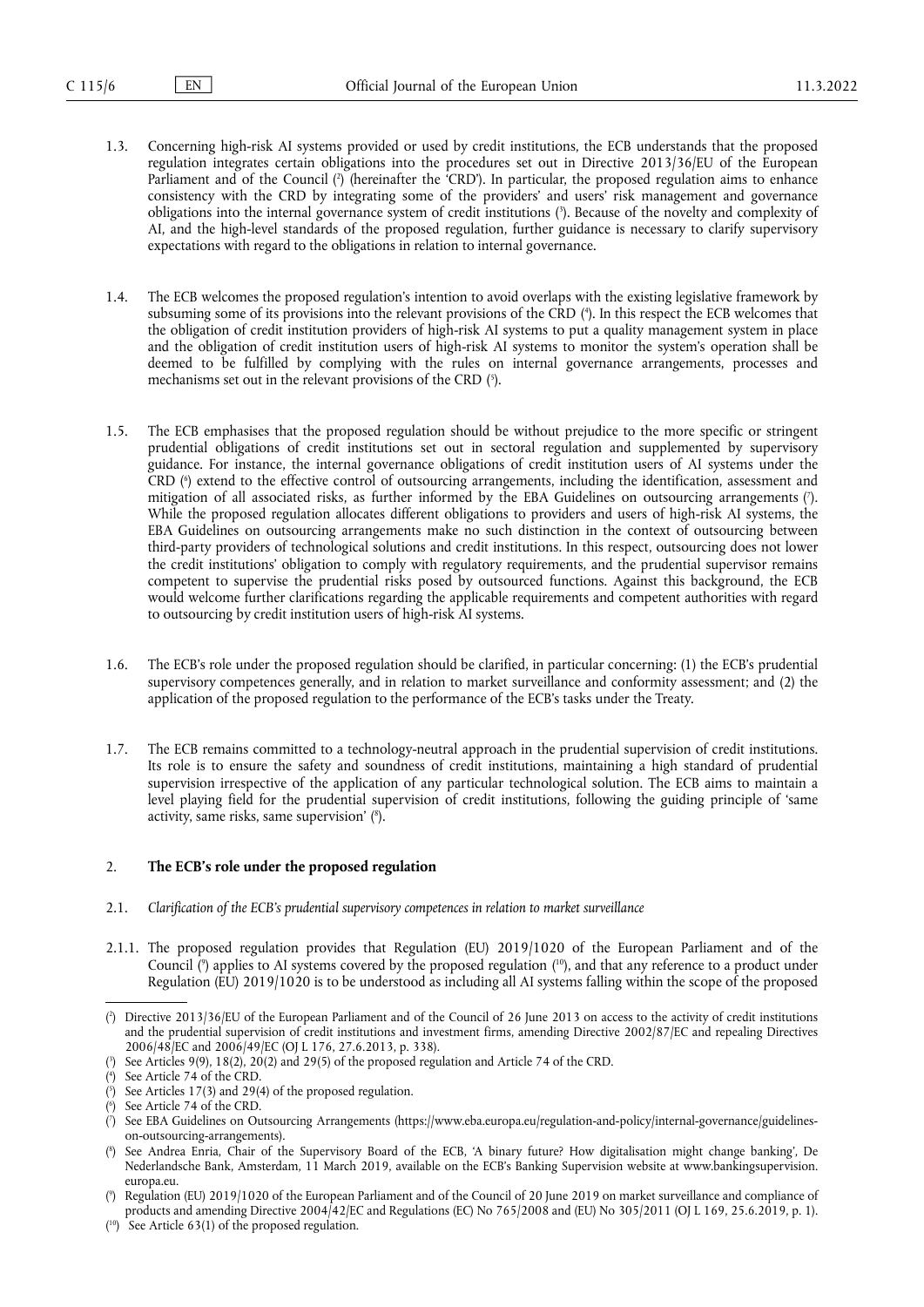regulation ( [11\).](#page-2-0) In this respect, the ECB notes that the objective of Regulation (EU) 2019/2020 is to improve the functioning of the internal market by strengthening the market surveillance of products covered by Union harmonisation legislation to ensure that only compliant products that fulfil requirements that provide a high level of protection of public interests, such as health and safety in general, health and safety in the workplace, consumer protection, the protection of the environment and public security and any other public interests protected by Union harmonisation legislation, are placed on the Union market (<sup>12</sup>).

- <span id="page-2-13"></span><span id="page-2-12"></span><span id="page-2-11"></span><span id="page-2-10"></span>2.1.2. The proposed regulation defines the market surveillance authority as the national authority carrying out the activities and taking the measures pursuant to Regulation (EU) 2019/1020 ( [13\).](#page-2-2) Regulation (EU) 2019/1020 in turn defines the market surveillance authority as an authority designated by a Member State under Regulation (EU)  $2019/1020$  as responsible for carrying out market surveillance in the territory of that Member State  $(14)$ . In addition, recital 9 of Regulation (EU) 2019/1020 clarifies that responsibility for enforcing Union harmonisation legislation should lie with the Member States, and their market surveillance authorities should be required to ensure that the legislation is fully complied with ( [15\)](#page-2-4). On that basis, the ECB understands that, under the proposed regulation, the ECB is not in any way a market surveillance authority.
- <span id="page-2-14"></span>2.1.3. However, the proposed regulation also provides that for AI systems placed on the market, put into service or used by financial institutions regulated by Union legislation on financial services, the market surveillance authority for the purpose of the proposed regulation shall be the relevant authority responsible for the financial supervision of those institutions under that legislation ( [16\).](#page-2-5) In addition, recital 80 of the proposed regulation clarifies that Union legislation on financial services includes internal governance and risk management rules and requirements which are applicable to regulated financial institutions in the course of provision of those services, including when they make use of AI systems. It further clarifies that in order to ensure coherent application and enforcement of the obligations under the proposed regulation and relevant rules and requirements of the Union financial services legislation, the authorities responsible for the supervision and enforcement of the financial services legislation, including where applicable the ECB, should be designated as competent authorities for the purpose of supervising the implementation of the proposed regulation, including for market surveillance activities, as regards AI systems provided or used by regulated and supervised financial institutions. In this respect, reference is also made to the need to further enhance the consistency between the proposed regulation and the rules applicable to credit institutions regulated under the CRD.
- <span id="page-2-16"></span><span id="page-2-15"></span>2.1.4. Under Article 127(6) of the Treaty, the Council may unanimously confer specific tasks upon the ECB concerning policies relating to the prudential supervision of credit institutions and other financial institutions with the exception of insurance undertakings. On that basis, Council Regulation (EU) No 1024/2013 (<sup>17</sup>) (hereinafter the 'SSM Regulation') confers on the ECB specific tasks concerning policies relating to the prudential supervision of credit institutions, with a view to contributing to the safety and soundness of credit institutions and the stability of the financial system within the Union and each Member State, with full regard and duty of care for the unity and integrity of the internal market based on equal treatment of credit institutions with a view to preventing regulatory arbitrage ( [18\)](#page-2-7). In this regard, the ECB is exclusively competent, for prudential supervisory purposes, to ensure compliance with all relevant Union acts, which impose requirements on credit institutions to have in place, inter alia, robust risk management processes and internal control mechanisms ( [19\)](#page-2-8). The ECB's prudential supervisory role in this respect is limited to ensuring that credit institutions implement policies and processes to evaluate and manage their exposure to prudential risk, including risks related to different aspects of banks' business models, governance and operational risk, and which arise from the use of technological solutions to ensure the safety and soundness of credit institutions and the stability of the financial system ( [20\)](#page-2-9).

<span id="page-2-18"></span><span id="page-2-17"></span><span id="page-2-0"></span> $(11)$  $(11)$  See Article 63(1)(b) of the proposed regulation.

<span id="page-2-1"></span><sup>(</sup> [12\)](#page-2-10) See Article 1(1) of Regulation (EU) 2019/1020.

<span id="page-2-2"></span><sup>(</sup> [13\)](#page-2-11) See Article 3(26) of the proposed regulation.

<span id="page-2-3"></span><sup>(</sup> [14\)](#page-2-12) See Article 3(4) of Regulation (EU) 2019/1020.

<span id="page-2-4"></span><sup>(</sup> [15\)](#page-2-13) See recital 9 of Regulation (EU) 2019/1020.

<span id="page-2-5"></span><sup>(</sup> [16\)](#page-2-14) See Article 63(4) of the proposed regulation.

<span id="page-2-6"></span><sup>(</sup> [17\)](#page-2-15) Council Regulation (EU) No 1024/2013 of 15 October 2013 conferring specific tasks on the European Central Bank concerning policies relating to the prudential supervision of credit institutions (OJ L 287, 29.10.2013, p. 63).

<span id="page-2-7"></span><sup>(</sup> See the first paragraph of Article 1 of the SSM Regulation.

<span id="page-2-8"></span><sup>(</sup> [19\)](#page-2-17) See Article 4(1)(e) of the SSM Regulation.

<span id="page-2-9"></span><sup>(</sup> See recital 30 of the SSM Regulation, as well as pages 53 and 54 of the 'ESCB/European banking supervision response to the European Commission's public consultation on a new digital finance strategy for Europe/FinTech action plan' (August 2020), available on the ECB's Banking Supervision website.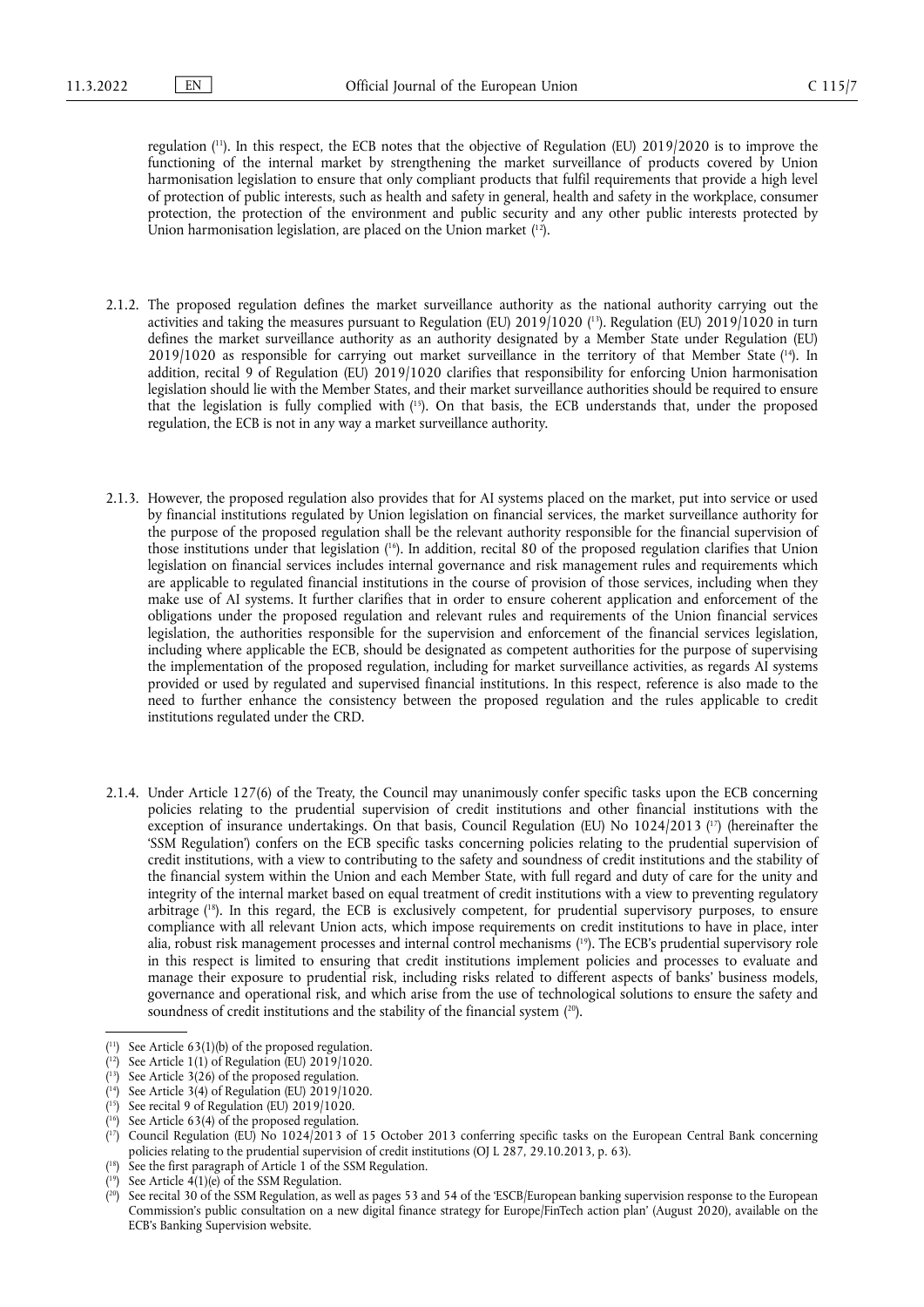- 2.1.5. Market surveillance does not aim to ensure the safety and soundness of credit institutions, but focuses instead on protecting the interests of individuals that could potentially be affected by abusive AI systems by ensuring that such systems meet the requirements needed to ensure a high level of protection of public interests such as the health and safety of persons. Consequently, the ECB understands that the Union legislator does not intend that the ECB acts as a market surveillance authority in relation to credit institutions under its supervision under the proposed regulation. This conclusion is in line with the recitals of the SSM Regulation, which clarify that the national authorities are competent to ensure a high level of consumer protection ( [21\).](#page-3-0)
- <span id="page-3-8"></span>2.1.6. On that basis, the ECB suggests that, to be consistent with the ECB's prudential supervisory competences under Article 127(6) of the Treaty and the SSM Regulation, the text of the proposed regulation should unambiguously clarify that the ECB is not designated as a market surveillance authority or entrusted with any market surveillance tasks.
- 2.1.7. While the tasks of market surveillance have not been conferred on the ECB, it may be the case that certain Member States will consider the designation of national competent authorities involved in the supervision of credit institutions as responsible for market surveillance in the context of the proposed regulation, insofar as permitted by their mandate and at least to the extent that market surveillance tasks apply to situations in which an AI system is put into service for own use. The designation of national competent authorities currently involved in the supervision of credit institutions as responsible for such market surveillance could be seen as safeguarding the coherence and cost-effectiveness of supervisory outcomes while capitalising on the expertise drawn upon by these authorities in utilising their investigatory and supervisory powers in relation to credit institutions.
- <span id="page-3-9"></span>2.1.8. Finally, the ECB notes that the market surveillance provisions of the proposed regulation do not adequately address situations in which an AI system is put into service for own use. For example, the power of market surveillance authorities under the proposed regulation to recall or withdraw an AI system might not successfully bring about that system's discontinuation in situations of own use  $(^{22})$ . The Union legislator is therefore invited to clarify which restrictive measures and related competent authorities' powers should apply to situations of own use.
- 2.2. *Clarification of the ECB's prudential supervisory competences in the area of conformity assessment*
- <span id="page-3-13"></span><span id="page-3-12"></span><span id="page-3-11"></span><span id="page-3-10"></span>2.2.1. The proposed regulation provides  $(^{2})$  that for high-risk AI systems intended to be used to evaluate the creditworthiness of natural persons or establish their credit score ( [24\)](#page-3-3), and that are placed on the market or put into service by credit institutions, a conformity assessment is to be carried out as part of the supervisory review and evaluation process (SREP)  $(2^5)$ . The proposed regulation defines  $(2^6)$  the conformity assessment as the process of verifying whether the mandatory requirements for high-risk AI systems set out in the proposed regulation ( [27\)](#page-3-6) have been fulfilled.
- <span id="page-3-14"></span>2.2.2. As previously noted, the Council has, under Article 127(6) of the Treaty, conferred on the ECB specific tasks concerning policies relating to the prudential supervision of credit institutions, with a view to contributing, inter alia, to the safety and soundness of credit institutions and the stability of the financial system within the Union and each Member State (<sup>28</sup>). To avoid going beyond the tasks conferred on it by the Treaty, the ECB emphasises that it may be in a position to supervise the implementation of the relevant requirements in the context of the SREP while focusing on the prudential risks credit institutions may be exposed to. In this respect, the Union legislator is invited to consider the extent to which several elements of the conformity assessment might not be prudential in nature insofar as they largely concern the technical assessment of AI systems to safeguard the health and safety of persons and ensure that fundamental rights are respected by minimising the risk of erroneous or biased AI-assisted processes. In particular, the relevant provisions of the proposed regulation require high-risk AI systems to be

<span id="page-3-0"></span><sup>(</sup> [21\)](#page-3-8) See recitals 28 and 29 of the SSM Regulation.

<span id="page-3-1"></span> $\binom{22}{2}$  See Article 3, points (16) and (17), Article 65(2), second subparagraph, and Articles 65(5) and 67(1) of the proposed regulation.

<span id="page-3-2"></span><sup>(</sup> [23\)](#page-3-10) See Articles 19(2) and 43(2) of the proposed regulation.

<span id="page-3-3"></span> $(24)$  $(24)$  See point 5(b) of Annex III to the proposed regulation.

<span id="page-3-4"></span> $(2^5)$  Articles 97 to 101 of the CRD deal with the SREP.

<span id="page-3-5"></span><sup>(</sup> [26\)](#page-3-12) See Article 3(20) of the proposed regulation.

<span id="page-3-6"></span><sup>(</sup> [27\)](#page-3-13) See Articles 8 to 15 of Chapter 2 of Title III of the proposed regulation.

<span id="page-3-7"></span><sup>(</sup> [28\)](#page-3-14) See the first paragraph of Article 1 of the SSM Regulation.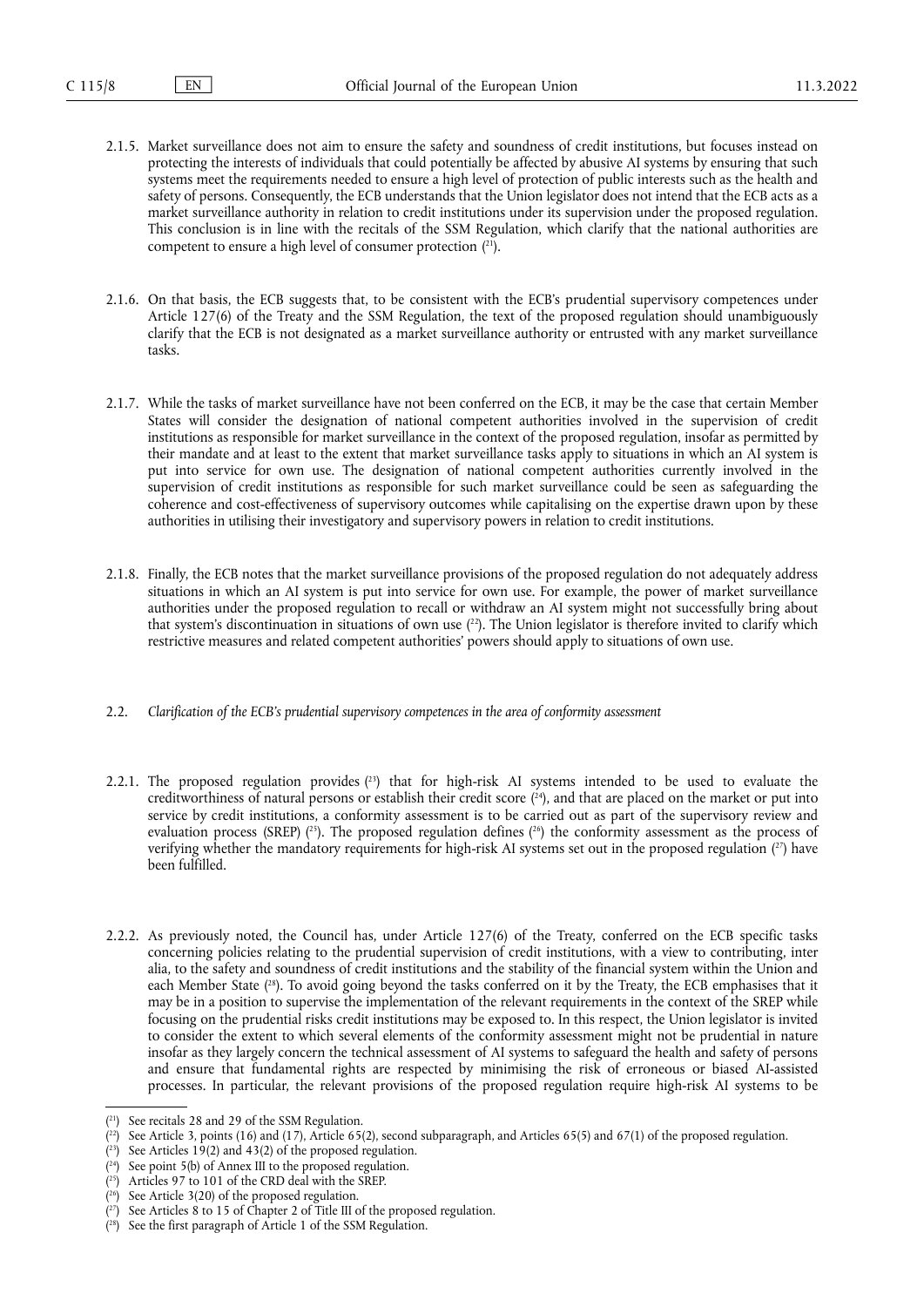<span id="page-4-11"></span>designed or designed and developed (1) on the basis of training, validation and testing data sets that meet certain quality criteria where they make use of techniques involving the training of models with data; (2) with capabilities enabling the automatic recording of events ('logs') to ensure a level of traceability of the system's functioning throughout its lifecycle that is appropriate for its intended purpose; (3) in a way that ensures that they are effectively overseen by natural persons, including human-machine interface tools, in order to prevent or minimise the risks to health, safety or fundamental rights that may emerge when a high-risk AI system is used; and (4) for the purpose of achieving an appropriate level of accuracy, robustness and cybersecurity ( [29\)](#page-4-0). As clarified in the recitals of the proposed regulation, these requirements as to the quality of data sets used, technical documentation and recordkeeping, transparency and the provision of information to users, human oversight, and robustness, accuracy and cybersecurity are necessary to effectively mitigate risks to health, safety and fundamental rights ( [30\).](#page-4-1)

- <span id="page-4-12"></span>2.2.3. Against this background, the Union legislator is invited to further reflect on the need to designate relevant competent authorities as responsible for the supervision of the conformity assessment conducted by credit institutions where matters specific to health, safety and fundamental rights are concerned, and to consider the need for ensuring the harmonised application of the proposed regulation across the single market by establishing in the future an AI authority at Union level.
- <span id="page-4-14"></span><span id="page-4-13"></span>2.2.4. In addition, certain requirements for high-risk AI systems are not entirely clear or specific enough to provide a sufficient understanding to inform supervisory expectations. For example, the requirement that training, validation and testing data sets are to be relevant, representative, free of errors and complete ( [31\)](#page-4-2) may need to be further clarified. Considering the wide scope of the mandate given to European standardisation organisations (<sup>32</sup>) and therefore the potential risk of weakening the norms set by the proposed regulation, the requirements pertaining to high-risk AI systems set out in the proposed regulation should be sufficiently specific.
- <span id="page-4-15"></span>2.2.5. Finally, the ECB understands that the conformity assessment for AI systems provided by credit institutions to evaluate the creditworthiness of natural persons or establish their credit score is part of an *ex ante* internal control carried out by the credit institution ( [33\).](#page-4-4) In this regard, the proposed regulation ( [34\)](#page-4-5) should be amended to reflect the *ex post* nature of the specific assessment to be carried out by the prudential supervisor as part of the SREP.

## 2.3. *Clarification of the ECB's prudential supervisory competences, generally*

<span id="page-4-16"></span>The ECB may be considered a competent authority only insofar as necessary for it to carry out the tasks conferred on it under the SSM Regulation. To avoid legal uncertainty as to whether the proposed regulation confers new tasks on the ECB, the ECB suggests that, instead of referring directly to the ECB as a competent authority, the proposed regulation should refer to competent authorities as defined in the relevant acts of Union law, such as the CRD. It would then follow from the SSM Regulation that the ECB is to be considered a competent authority only for the purpose of performing its prudential supervisory tasks ( [35\).](#page-4-6)

2.4. *Clarification of the ECB's independence in the performance of its tasks under the Treaty*

<span id="page-4-18"></span><span id="page-4-17"></span>The ECB understands that when acting as a provider placing on the market or putting into service AI systems in the Union, or as a user of AI systems located within the Union, it may itself be subject to the proposed regulation ( [36\)](#page-4-7). The same holds true for the national central banks (NCBs). The proposed regulation provides that, when Union institutions fall within its scope, the European Data Protection Supervisor (EDPS) is to act as the competent authority for their supervision and as their market surveillance authority ( [37\)](#page-4-8). The NCBs could be under supervision of national competent authorities ( [38\)](#page-4-9). In this respect it is important to underline that the ECB and the NCBs should be in a position to carry out independently the tasks conferred on it by the Treaty ( [39\),](#page-4-10) for instance when using any

<span id="page-4-20"></span><span id="page-4-19"></span><span id="page-4-0"></span> $(29)$  $(29)$  See Articles 10, 12, 14 and 15 of the proposed regulation.

<span id="page-4-1"></span><sup>(</sup> [30\)](#page-4-12) See recital 43 of the proposed regulation.

<span id="page-4-2"></span><sup>(</sup> [31\)](#page-4-13) See Article 10(3) of the proposed regulation.

<span id="page-4-3"></span> $(32)$  $(32)$  See Article 40 and recital 61 of the proposed regulation.

<span id="page-4-4"></span><sup>(</sup> [33\)](#page-4-15) See the first sentence of Article 43(2) and Annex VI to the proposed regulation.

<span id="page-4-5"></span><sup>(</sup> [34\)](#page-4-15) See Article 19(2) and in particular the second sentence of Article 43(2) of the proposed regulation.

<span id="page-4-6"></span><sup>(</sup> [35\)](#page-4-16) See Article 6 of the SSM Regulation.

<span id="page-4-7"></span><sup>(</sup> [36\)](#page-4-17) See Article 2 of the proposed regulation.

<span id="page-4-8"></span> $(37)$  $(37)$  See Articles 59(8) and 63(6) of the proposed regulation.

<span id="page-4-9"></span><sup>(</sup> [38\)](#page-4-19) See Article 59(2) of the proposed regulation.

<span id="page-4-10"></span><sup>(</sup> [39\)](#page-4-20) See Article 130 of the Treaty.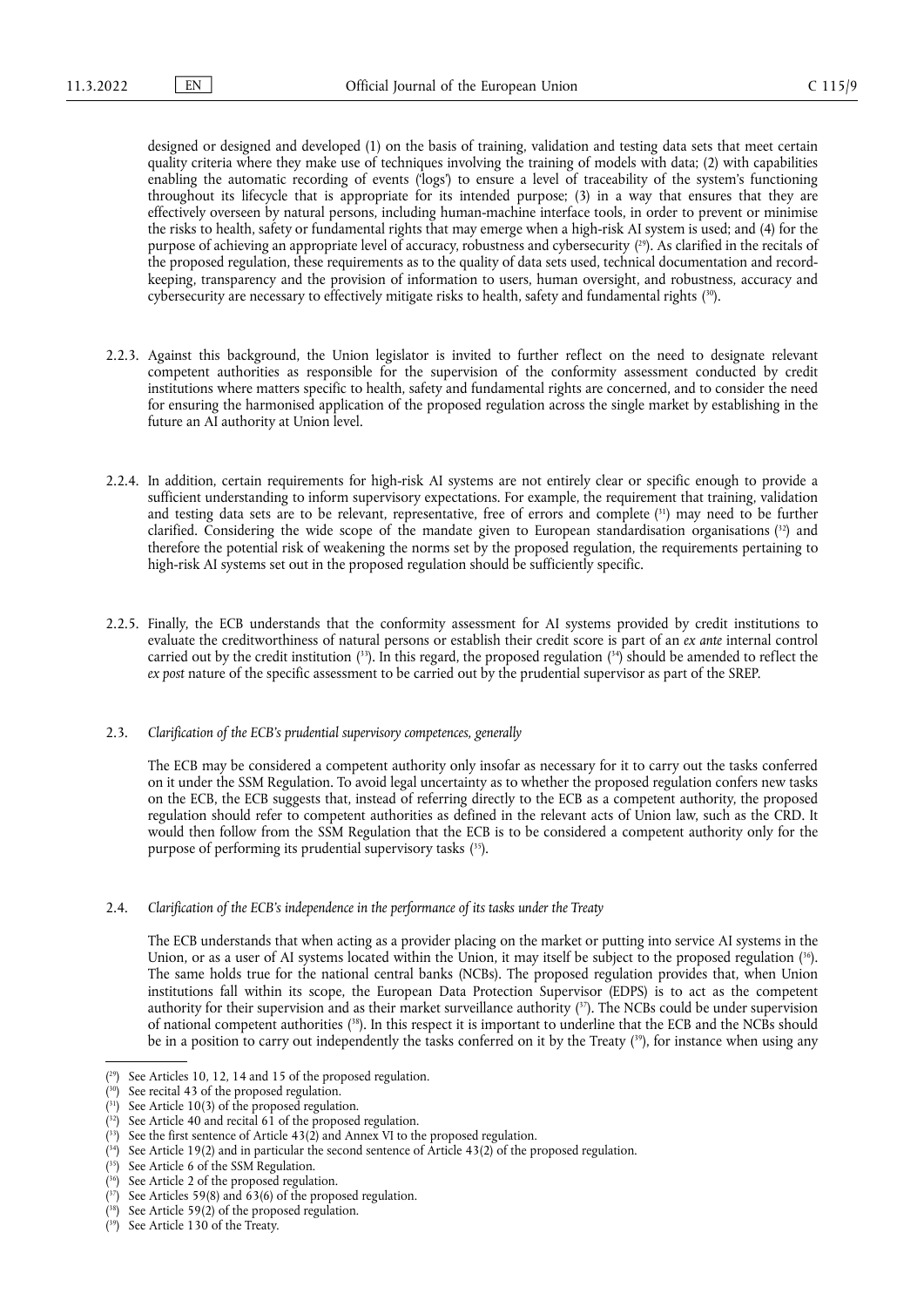<span id="page-5-9"></span><span id="page-5-8"></span>artificial intelligence application to define and implement monetary policy and to promote the smooth operation of payment systems ( [40\).](#page-5-0) It must, however, be recognised that the ESCB's independence in the performance of its tasks does not exempt it from every rule of Union law ( [41\)](#page-5-1). The ECB understands that any potential supervision of the ECB by the EDPS and of the NCBs by the national competent authorities would be limited to proper controls over and governance of an AI system, and would not be in any way intended to impinge on the ECB's and the NCBs' ability to independently carry out the tasks conferred on them by the Treaty.

# 3. **Classification of AI systems**

- <span id="page-5-10"></span>3.1. The proposed regulation intends to ensure a proportionate regulatory framework in relation to its objectives by adopting a risk-based approach that imposes regulatory burdens only when an AI system is likely to pose high risks to fundamental rights and safety. Nevertheless, the proposed regulation, anticipating future developments in AI technology, defines software that qualifies as an AI system broadly. As a result, software that is developed to generate outputs such as content, predictions, recommendations, or decisions, using statistical and machine learning approaches, as well as search and optimisation methods, constitutes an AI system ( [42\)](#page-5-2). This broad definition would cover a variety of activities undertaken by credit institutions, particularly in relation to systems intended to establish the credit score of natural persons.
- <span id="page-5-11"></span>3.2. Under the proposed regulation ( [43\),](#page-5-3) the vast majority of credit scoring activities making use of AI systems would be automatically subjected to the horizontal minimum requirements imposed on high-risk AI systems. Consequently, several activities, including acquisition targeting for marketing, collections modelling and standard credit scoring models (e.g. a scorecard using logistical regression), would need to comply with the same requirements. To enhance clarity in supervisory expectations and in line with the ECB's technology-neutral approach, it is suggested that AI systems intended to be used to evaluate the creditworthiness of natural persons or establish their credit score and which leverage on the standalone use of linear or logistic regression or decision trees under human supervision should not be classified as high-risk AI systems, provided that the impact of such approaches to the assessment of natural persons' creditworthiness or credit score is minor.
- <span id="page-5-12"></span>3.3. As credit scoring activities are regularly carried out by credit institutions in day-to-day practice, the ECB suggests that the entry into effect of requirements that relate to the qualification of AI systems intended to be used to evaluate the creditworthiness of natural persons or establish their credit score as 'high-risk AI systems' should be delayed until the adoption by the Commission of common specifications ( [44\)](#page-5-4) on the matter. In particular, these common specifications should both spell out the conditions under which high-risk AI systems in this field will be presumed to be in conformity with the applicable requirements, and define when AI systems should be considered as 'put into service by small scale providers for their own use', and therefore fall within the scope of the exception from the qualification as a high risk AI system ( [45\).](#page-5-5) Against this background, the ECB should be included in the list of bodies consulted before the adoption of such common specifications, where they concern AI systems intended to be used to evaluate the creditworthiness of natural persons or establish their credit score ( [46\).](#page-5-6)
- <span id="page-5-15"></span><span id="page-5-14"></span><span id="page-5-13"></span>3.4. Finally, the ECB welcomes the possibility to update the list of high-risk AI systems included in Annex III to the proposed regulation ( [47\),](#page-5-7) and stands ready to cooperate with, and be consulted by, the Commission on the identification of further potential risks of AI systems that may pose a risk of harm to health and safety, or a risk of adverse impact on fundamental rights. Apart from AI systems used to evaluate the credit score or creditworthiness of natural persons, the proposed regulation does not designate as high-risk other systems that might be put into service specifically by credit institutions. Nevertheless, credit institutions are developing or considering the development and use of AI data modelling linking sales, transactions, and performance data to ensure a clear overview of conduct risk in a certain area. Similarly, AI systems might be used in the real time monitoring of payments, or profiling of clients or transactions, for anti-money laundering and counter-terrorist financing purposes.

<span id="page-5-5"></span>( [45\)](#page-5-13) Pursuant to point 5(b) of Annex III to the proposed regulation.

<span id="page-5-7"></span>( [47\)](#page-5-15) See Article 7(1) of the proposed regulation.

<span id="page-5-0"></span><sup>(</sup> [40\)](#page-5-8) See the first and fourth indents of Article 127(2) of the Treaty.

<span id="page-5-1"></span><sup>(</sup> [41\)](#page-5-9) See judgment of the Court of Justice of 10 July 2003, C-11/00 *Commission v European Central Bank*, ECLI:EU:C:2003:3, paragraphs 130 to135.

<span id="page-5-2"></span><sup>(</sup> [42\)](#page-5-10) See Article 3(1) and Annex I to the proposed regulation.

<span id="page-5-3"></span><sup>(</sup> See point 5(b) of Annex III to the proposed regulation.

<span id="page-5-4"></span><sup>(</sup> [44\)](#page-5-12) See Article 41(1) of the proposed regulation.

<span id="page-5-6"></span><sup>(</sup> [46\)](#page-5-14) See Article 41(2) of the proposed regulation.